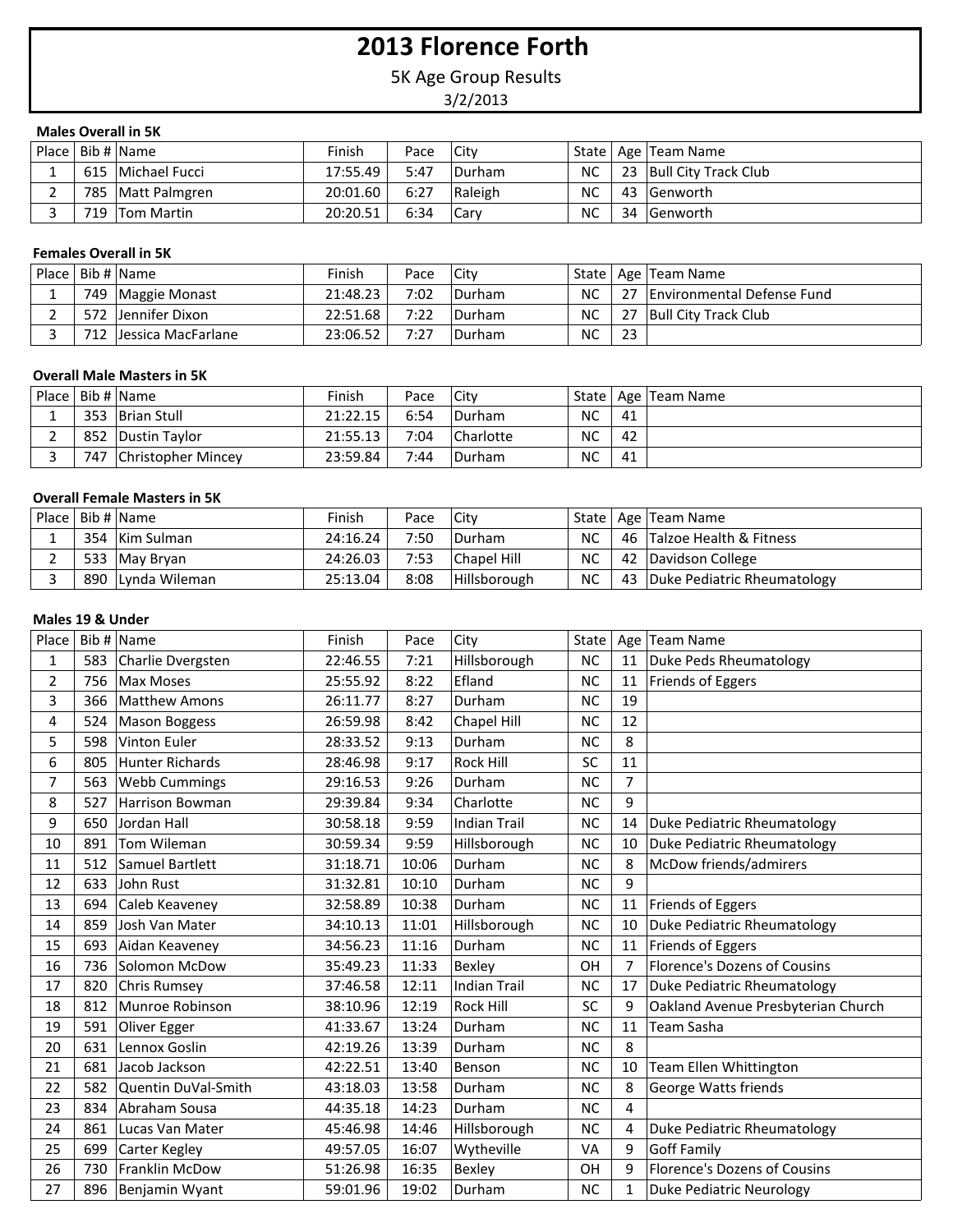| Place | $\sim$<br>Bit | <sup>4</sup> Name | Finish     | Pace         | City   | State | Age                            | <b>Name</b><br>feam |
|-------|---------------|-------------------|------------|--------------|--------|-------|--------------------------------|---------------------|
| 28    | 69C           | Amons<br>Corev    | 1:00:05.78 | 0.23<br>---- | Durham | NC    | $\overline{\phantom{a}}$<br>тp |                     |

### **Males 20-29**

| Place          |     | Bib # $\vert$ Name     | Finish     | Pace  | City               | State |    | Age   Team Name          |
|----------------|-----|------------------------|------------|-------|--------------------|-------|----|--------------------------|
| 1              | 830 | Daniel Shulman         | 21:46.59   | 7:01  | Durham             | NC.   | 24 |                          |
| $\overline{2}$ | 398 | Justin Tosco           | 22:21.60   | 7:13  | Durham             | NC.   | 29 |                          |
| 3              | 875 | Michael Watts          | 24:17.08   | 7:50  | Chapel Hill        | NC.   | 29 |                          |
| 4              | 802 | Ben Rardin             | 25:31.45   | 8:14  | Chapel Hill        | NC.   | 22 |                          |
| 5.             | 844 | Geordan Stroud         | 26:49.43   | 8:39  | Chapel Hill        | NC.   | 21 | Friends of Eggers        |
| 6              | 560 | Jeremy Crouthamel      | 26:50.11   | 8:39  | Chapel Hill        | NC.   | 25 | <b>Pub Pol Pacers</b>    |
| $\overline{7}$ | 741 | Matthew McKirahan      | 28:10.07   | 9:05  | Durham             | NC.   | 26 | UNC School of Government |
| 8              | 893 | <b>Brandon Wolford</b> | 28:28.97   | 9:11  | Wytheville         | VA    | 25 | Goff Family              |
| 9              | 661 | <b>Toby Heineck</b>    | 29:48.63   | 9:37  | Durham             | NC.   | 28 |                          |
| 10             | 612 | John Franklin          | 30:48.38   | 9:56  | <b>Wake Forest</b> | NC.   | 28 |                          |
| 11             | 544 | Jason Chavarria        | 41:05.25   | 13:15 | Durham             | NC.   | 23 | Team Sasha               |
| 12             | 854 | Derek Tuttle           | 45:54.69   | 14:48 | Winston-Salem      | NC.   | 20 |                          |
| 13             | 646 | Stanley Halka          | 47:17.87   | 15:15 | Raleigh            | NC.   | 26 |                          |
| 14             |     | 718 Ryan Martin        | 1:00:29.91 | 19:31 | Mechanicsville     | VA    | 26 | Goff Family              |

# **Males 30-39**

| Place          |     | Bib # Name            | Finish     | Pace  | City          | State     |    | Age   Team Name                      |
|----------------|-----|-----------------------|------------|-------|---------------|-----------|----|--------------------------------------|
| 1              | 883 | Benjamin White        | 21:01.99   | 6:47  | Carrboro      | <b>NC</b> | 32 | Carrboro Fleet Feet Pub Run          |
| $\overline{2}$ | 622 | Geoff Gisler          | 21:15.14   | 6:51  | Carrboro      | <b>NC</b> | 33 |                                      |
| 3              | 534 | Kevin Buckingham      | 23:28.32   | 7:34  | Knightdale    | <b>NC</b> | 33 | <b>Triangle Community Foundation</b> |
| 4              | 510 | Caleb Baker           | 24:52.15   | 8:01  | Durham        | <b>NC</b> | 37 | <b>Triangle Community Foundation</b> |
| 5              | 783 | <b>Greg Andeck</b>    | 25:48.65   | 8:19  | Chapel Hill   | <b>NC</b> | 31 | <b>Environmental Defense Fund</b>    |
| 6              | 532 | Michael Bruno         | 25:57.46   | 8:22  | Durham        | <b>NC</b> | 35 |                                      |
| 7              | 872 | <b>Brandon Warner</b> | 26:32.66   | 8:34  | Durham        | <b>NC</b> | 36 |                                      |
| 8              | 618 | Christopher Galik     | 27:08.54   | 8:45  | Durham        | <b>NC</b> | 35 |                                      |
| 9              | 546 | David Clark           | 27:22.43   | 8:50  | Winston-Salem | <b>NC</b> | 32 |                                      |
| 10             | 784 | Lacy McMahon          | 28:48.59   | 9:17  | Raleigh       | <b>NC</b> | 38 |                                      |
| 11             | 552 | Ryan Cook             | 30:18.96   | 9:46  | Raleigh       | <b>NC</b> | 30 |                                      |
| 12             | 597 | <b>Kurt Euler</b>     | 30:25.17   | 9:49  | Durham        | <b>NC</b> | 39 |                                      |
| 13             | 607 | Chad Flickinger       | 30:30.04   | 9:50  | Durham        | <b>NC</b> | 33 | RunBuds                              |
| 14             | 621 | Raphael Ginsberg      | 30:34.87   | 9:52  | Durham        | <b>NC</b> | 35 |                                      |
| 15             | 662 | Daniel Henderson      | 31:28.55   | 10:09 | Durham        | <b>NC</b> | 31 |                                      |
| 16             | 882 | Rowdy Westbrook       | 31:35.47   | 10:11 | Durham        | <b>NC</b> | 32 |                                      |
| 17             | 876 | Lucas Weber           | 32:50.19   | 10:35 | Durham        | <b>NC</b> | 32 |                                      |
| 18             | 857 | David Van Mater       | 34:10.72   | 11:01 | Hillsborough  | <b>NC</b> | 37 | Duke Pediatric Rheumatology          |
| 19             | 722 | <b>Josh McCall</b>    | 35:46.75   | 11:32 | Durham        | <b>NC</b> | 32 |                                      |
| 20             | 604 | James Flaig           | 38:25.13   | 12:24 | Raleigh       | <b>NC</b> | 38 | Genworth                             |
| 21             | 520 | <b>Eddie Black</b>    | 40:31.43   | 13:04 | Rock Hill     | SC        | 33 | Rock Hill Racy Bunch                 |
| 22             | 651 | Joseph Hall           | 46:45.90   | 15:05 | Glen Allen    | VA        | 33 | Duke Pediatric Rheumatology          |
| 23             | 698 | <b>Bradley Kegley</b> | 49:58.21   | 16:07 | Wytheville    | VA        | 33 | Goff Family                          |
| 24             | 678 | Andrew Hutson         | 55:05.87   | 17:46 | Durham        | <b>NC</b> | 38 | Environmental Defense Fund           |
| 25             | 898 | Victor Wyant          | 59:07.10   | 19:04 | Durham        | <b>NC</b> | 34 | <b>Duke Pediatric Neurology</b>      |
| 26             | 625 | Lance Goff            | 1:00:31.47 | 19:31 | Charlotte     | <b>NC</b> | 30 |                                      |

# **Males 40-49**

|   | Place   Bib #   Name | Finish   | Pace | City        |           |    | State   Age   Team Name |
|---|----------------------|----------|------|-------------|-----------|----|-------------------------|
|   | 575 Brian Doyle      | 25:00.48 | 8:04 | Raleigh     | <b>NC</b> |    | 43 Genworth             |
|   | 705 Robert Lark      | 25:06.15 | 8:06 | Chapel Hill | <b>NC</b> | 40 |                         |
|   | 568 Thomas DePeal    | 28:51.88 | 9:18 | Durham      | <b>NC</b> | 45 |                         |
| 4 | 761 David Mountain   | 29:00.54 | 9:21 | Durham      | <b>NC</b> | 46 |                         |
|   | 562   Drew Cummings  | 29:16.64 | 9:26 | Durham      | <b>NC</b> | 40 |                         |
| 6 | 542 Randy Chambers   | 29:27.10 | 9:30 | Durham      | <b>NC</b> | 42 |                         |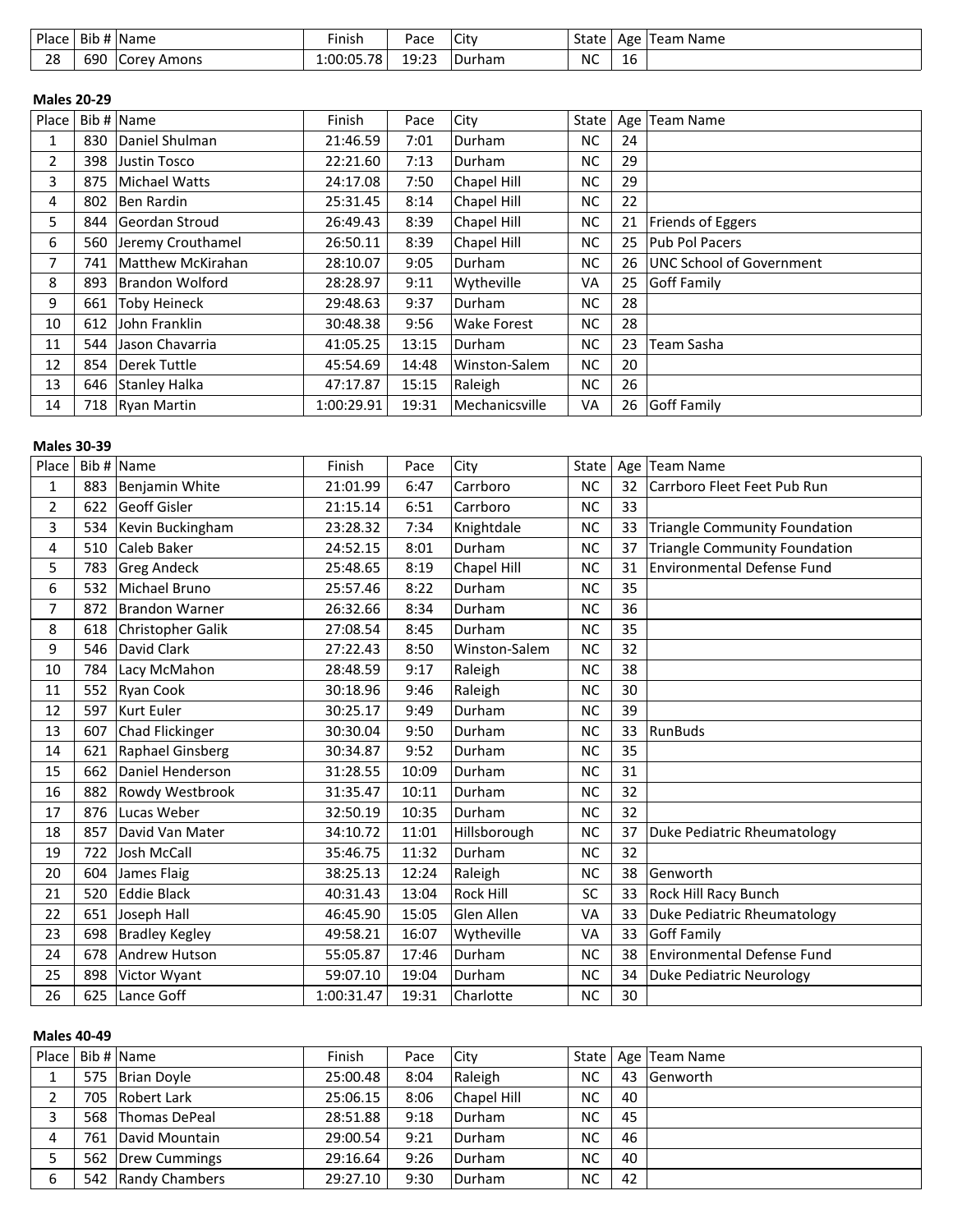| Place |     | Bib # $\vert$ Name     | Finish     | Pace  | City         | State     |    | Age   Team Name                           |
|-------|-----|------------------------|------------|-------|--------------|-----------|----|-------------------------------------------|
|       | 525 | Aaron Bowman           | 30:09.19   | 9:44  | Charlotte    | <b>NC</b> | 41 |                                           |
| 8     | 746 | David Mills            | 30:18.35   | 9:46  | Durham       | NC.       | 44 |                                           |
| 9     | 556 | <b>Tom Cors</b>        | 30:53.41   | 9:58  | Carrboro     | NC        | 43 | McDow friends/admirers                    |
| 10    | 513 | <b>Tucker Bartlett</b> | 31:19.51   | 10:06 | Durham       | <b>NC</b> | 40 | McDow friends/admirers                    |
| 11    | 632 | Adam Rust              | 31:32.74   | 10:10 | Durham       | <b>NC</b> | 44 |                                           |
| 12    | 586 | Jeff Dvergsten         | 32:10.65   | 10:23 | Hillsborough | <b>NC</b> | 49 | Duke Peds Rheumatology                    |
| 13    | 777 | Leif Olson             | 34:20.18   | 11:05 | Glenmoore    | PA        | 40 | Thunderbirds                              |
| 14    | 808 | <b>Billy Robinson</b>  | 38:52.08   | 12:32 | Rock Hill    | SC        | 44 | <b>Oakland Avenue Presbyterian Church</b> |
| 15    | 774 | Bill O'Shea            | 42:06.00   | 13:35 | Durham       | <b>NC</b> | 49 | RunBuds                                   |
| 16    | 836 | Greg Sousa             | 44:37.48   | 14:24 | Durham       | <b>NC</b> | 43 |                                           |
| 17    | 640 | Jeff Gumbinner         | 45:35.59   | 14:42 | Washington   | DC        | 42 | Florence's Dozens of Cousins              |
| 18    | 657 | Shawn Hays             | 50:32.58   | 16:18 | Durham       | NC.       | 41 | Duke Pediatric Rheumatology               |
| 19    | 817 | Chuck Rouse            | 58:35.91   | 18:54 | Raleigh      | <b>NC</b> | 49 | NSOE alums                                |
| 20    | 864 | Patrick Vernon         | 59:15.91   | 19:07 | Chapel Hill  | <b>NC</b> | 46 |                                           |
| 21    | 885 | Brian Whittington      | 1:02:18.18 | 20:06 | Dunn         | NC.       | 45 | Team Ellen Whittington                    |

#### **Males 50-59**

| Place        |     | Bib $\#$ Name            | Finish   | Pace  | City             |           |    | State   Age   Team Name  |
|--------------|-----|--------------------------|----------|-------|------------------|-----------|----|--------------------------|
|              | 762 | Robert Naylor            | 24:07.29 | 7:47  | Chapel Hill      | <b>NC</b> | 50 |                          |
| $\mathbf{2}$ |     | 755 John Moses           | 27:47.97 | 8:58  | Efland           | <b>NC</b> | 57 | Friends of Eggers        |
| 3            | 769 | <b>Richard Nicholson</b> | 34:45.90 | 11:13 | <b>Rock Hill</b> | <b>SC</b> | 57 | Rock Hill's oldest       |
| 4            |     | 548   Bill Comfort       | 36:52.73 | 11:54 | Kirkwood         | <b>MO</b> | 50 |                          |
|              |     | 846 Nathan Swanson       | 44:20.47 | 14:18 | Durham           | <b>NC</b> | 54 |                          |
| 6            | 695 | David Keaveney           | 48:31.75 | 15:39 | Durham           | <b>NC</b> | 55 | <b>Friends of Eggers</b> |
|              |     | 778 Jim Orlopp           | 50:44.90 | 16:22 | Durham           | <b>NC</b> | 50 |                          |
| 8            |     | 686 Michael Johnson      | 52:14.78 | 16:51 | Carrboro         | NC        | 59 | <b>SELC</b>              |

#### **Males 60 & Over**

| Place |     | Bib # Name            | Finish     | Pace  | City               |           |    | State   Age   Team Name            |
|-------|-----|-----------------------|------------|-------|--------------------|-----------|----|------------------------------------|
|       | 554 | <b>Hamilton Cooke</b> | 27:07.67   | 8:45  | Jacksonville       | FL        | 72 |                                    |
| 2     |     | 711 Regis Lyons       | 36:02.19   | 11:37 | Durham             | NC        | 69 |                                    |
| 3     |     | 649 John Hall         | 46:46.18   | 15:05 | Indian Trail       | NC        | 70 | Duke Pediatric Rheumatology        |
| 4     |     | 570 Spence Dickinson  | 48:29.19   | 15:38 | Chapel Hill        | <b>NC</b> | 64 | Team Spence                        |
|       | 577 | Mark Drummond         | 50:20.08   | 16:14 | Raleigh            | <b>NC</b> | 60 | <b>Genworth</b>                    |
| 6     | 674 | Robert Hopkins        | 58:07.97   | 18:45 | <b>Rock Hill</b>   | SC        | 70 | Oakland Avenue Presbyterian        |
|       | 758 | <b>Robert Moss</b>    | 58:32.17   | 18:53 | Rock Hill          | <b>SC</b> | 71 | Oakland Avenue Presbyterian Church |
| 8     | 803 | Donald Reid           | 1:00:24.53 | 19:29 | <b>Chapel Hill</b> | <b>NC</b> | 60 | <b>Team Sasha</b>                  |

# **Females 19 & Under**

| Place          |     | Bib # Name           | Finish   | Pace  | City         | State     |                | Age   Team Name                    |
|----------------|-----|----------------------|----------|-------|--------------|-----------|----------------|------------------------------------|
|                | 800 | Ana Profeta          | 23:14.15 | 7:30  | Durham       | NC.       | 12             |                                    |
| $\overline{2}$ | 879 | Morgan Werner        | 24:50.21 | 8:01  | Rock Hill    | SC        | 10             | Oakland Avenue Presbyterian Church |
| 3              | 759 | Madeleine Mount-Cors | 25:18.66 | 8:10  | Carrboro     | <b>NC</b> | 12             | McDow friends/admirers             |
| 4              | 754 | Elise Moses          | 25:49.98 | 8:20  | Efland       | NC.       | 11             | Friends of Eggers                  |
| 5.             | 644 | Lylah Guzynski       | 28:10.09 | 9:05  | Durham       | NC.       | 13             |                                    |
| 6              | 692 | Anna Kasibhatla      | 28:33.35 | 9:13  | Durham       | NC.       | 15             | First Presbyterian Church          |
| 7              | 899 | Irene Zhang          | 28:43.27 | 9:16  | Durham       | NC.       | 13             |                                    |
| 8              | 654 | Katie Rose Hand      | 29:50.19 | 9:37  | Chapel Hill  | <b>NC</b> | 15             | Team Gold Hand                     |
| 9              | 887 | Jenna Whittington    | 30:14.06 | 9:45  | Dunn         | NC.       | 17             | Team Ellen Whittington             |
| 10             | 851 | Zoe Tallmadge        | 30:38.96 | 9:53  | Durham       | NC.       | 12             |                                    |
| 11             | 518 | Hannah Bernhardt     | 30:43.36 | 9:55  | Durham       | NC.       | 9              | George Watts friends               |
| 12             | 526 | Elizabeth Bowman     | 32:24.36 | 10:27 | Charlotte    | <b>NC</b> | 0              |                                    |
| 13             | 860 | Katelyn Van Mater    | 32:30.09 | 10:29 | Hillsborough | NC.       | $\overline{7}$ | Duke Pediatric Rheumatology        |
| 14             | 731 | Laura McDow          | 33:47.29 | 10:54 | Durham       | <b>NC</b> | 9              | <b>Florence's Sister</b>           |
| 15             | 670 | Hailey Hirschman     | 35:31.85 | 11:27 | Chapel Hill  | <b>NC</b> | 8              |                                    |
| 16             | 509 | Lib Avery            | 35:38.19 | 11:30 | Raleigh      | NC.       | 16             | State Girls                        |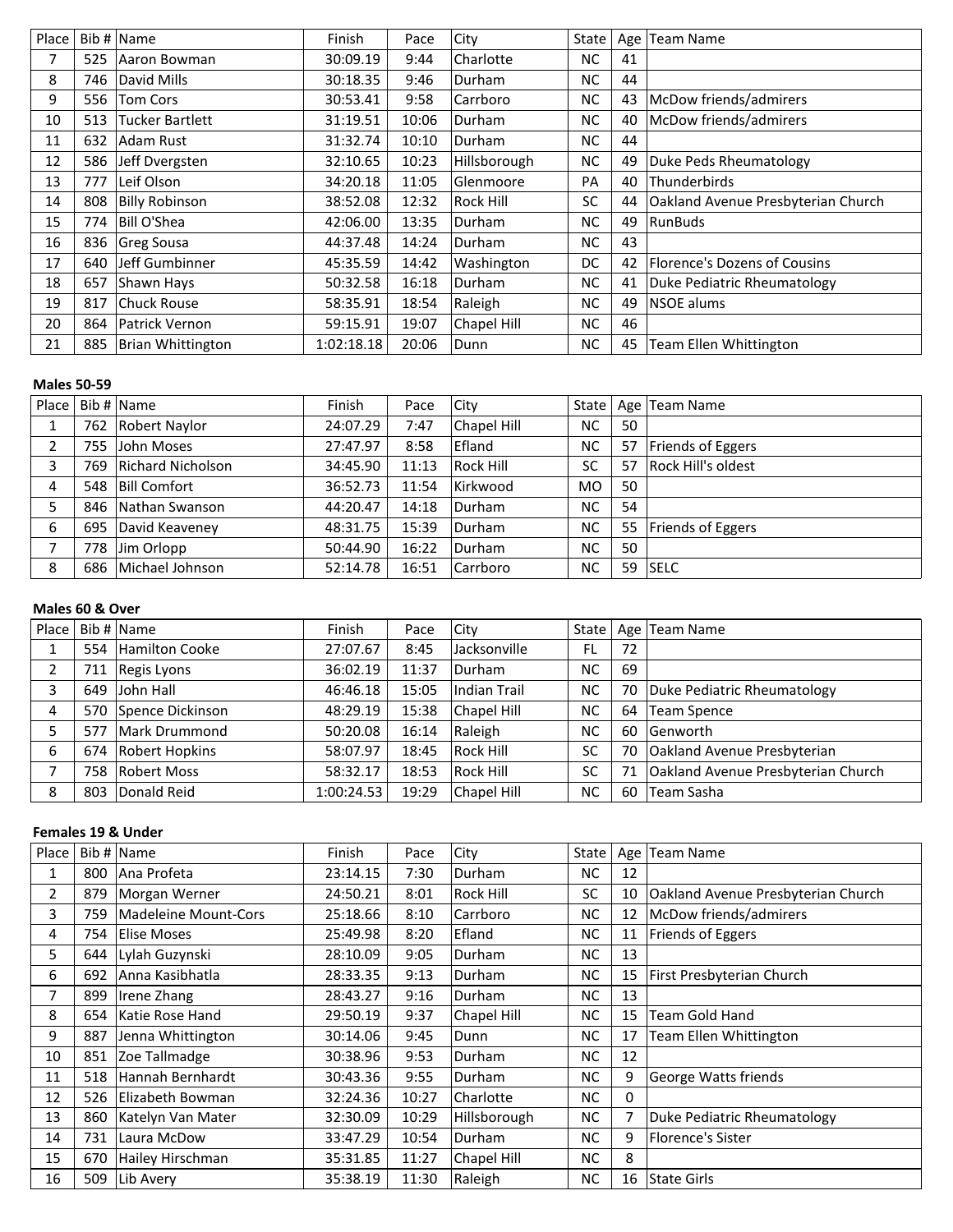| Place |     | Bib $#$ Name            | Finish     | Pace  | City             | <b>State</b> | Age            | <b>Team Name</b>                    |
|-------|-----|-------------------------|------------|-------|------------------|--------------|----------------|-------------------------------------|
| 17    | 508 | <b>Elle Avery</b>       | 35:41.19   | 11:31 | Raleigh          | <b>NC</b>    | 17             | State Girls                         |
| 18    | 889 | Ellie Wileman           | 35:52.83   | 11:34 | Hillsborough     | <b>NC</b>    | 7              | Duke Pediatric Rheumatology         |
| 19    | 571 | Gwendolyn Dilworth      | 36:52.65   | 11:54 | Durham           | <b>NC</b>    | 15             |                                     |
| 20    | 617 | Minna Fullenkamp        | 37:00.75   | 11:56 | Durham           | <b>NC</b>    | 9              | George Watts friends                |
| 21    | 871 | Meredith Wall           | 37:13.45   | 12:00 | Carrboro         | <b>NC</b>    | 9              | <b>UNC School of Government</b>     |
| 22    | 610 | Libby Flowe             | 37:42.39   | 12:10 | Durham           | <b>NC</b>    | 8              | George Watts friends                |
| 23    | 811 | Mary Scott Robinson     | 38:12.53   | 12:19 | Rock Hill        | <b>SC</b>    | 11             | Oakland Avenue Presbyterian Church  |
| 24    | 813 | Sarah Wren Robinson     | 38:52.06   | 12:32 | <b>Rock Hill</b> | <b>SC</b>    | 7              | Oakland Avenue Presbyterian Church  |
| 25    | 734 | Maggie McDow            | 39:07.32   | 12:37 | Bexley           | OH           | 12             | <b>Florence's Dozens of Cousins</b> |
| 26    | 628 | Alice Goldstein-Plesser | 39:12.64   | 12:39 | Durham           | <b>NC</b>    | 17             | McDow friends/admirers              |
| 27    | 553 | Olivia Gurley           | 39:48.21   | 12:50 | Durham           | <b>NC</b>    | 9              |                                     |
| 28    | 521 | Natalie Black           | 41:56.79   | 13:32 | Rock Hill        | SC           | 17             | <b>Rock Hill Racy Bunch</b>         |
| 29    | 593 | <b>Heather Elliott</b>  | 42:03.78   | 13:34 | Raleigh          | <b>NC</b>    | 16             | State Girls                         |
| 30    | 850 | Subi Tallmadge          | 42:09.36   | 13:36 | Durham           | <b>NC</b>    | 6              |                                     |
| 31    | 609 | Eva Flowe               | 42:33.83   | 13:44 | Durham           | <b>NC</b>    | 10             | <b>George Watts friends</b>         |
| 32    | 835 | E. Sousa                | 44:35.26   | 14:23 | Durham           | <b>NC</b>    | 6              |                                     |
| 33    | 639 | Ella Gumbinner          | 45:35.93   | 14:42 | Washington       | DC           | $\overline{7}$ |                                     |
| 34    | 838 | Jadie Sperling          | 47:18.83   | 15:15 | Durham           | <b>NC</b>    | 8              |                                     |
| 35    | 656 | Caroline Hays           | 50:30.03   | 16:17 | Durham           | <b>NC</b>    | 10             | Duke Pediatric Rheumatology         |
| 36    | 638 | <b>Bea Gumbinner</b>    | 50:42.14   | 16:21 | Washington       | DC           | 6              | <b>Florence's Dozens of Cousins</b> |
| 37    | 606 | Lauren Fleming          | 52:28.53   | 16:55 | Auburn           | AL           | 16             | Gone with the wind                  |
| 38    | 739 | Kelly McGuire           | 56:19.46   | 18:10 | Hillsborough     | <b>NC</b>    | 14             | Team Spence                         |
| 39    | 865 | Susanna Vernon          | 59:15.67   | 19:07 | Chapel Hill      | <b>NC</b>    | 5              |                                     |
| 40    | 863 | <b>Kate Vernon</b>      | 59:45.06   | 19:16 | Chapel Hill      | <b>NC</b>    | 3              |                                     |
| 41    | 886 | Ellen Whittington       | 1:02:19.29 | 20:06 | Dunn             | <b>NC</b>    | 13             | Team Ellen Whittington              |

# **Females 20-29**

| Place          |     | Bib $\#$ Name         | Finish   | Pace  | City               | State     |    | Age   Team Name                   |
|----------------|-----|-----------------------|----------|-------|--------------------|-----------|----|-----------------------------------|
| 1              | 614 | Amy Fryt              | 23:06.70 | 7:27  | Durham             | <b>NC</b> | 23 |                                   |
| $\overline{2}$ | 768 | Peggy Nicholson       | 23:35.04 | 7:36  | Durham             | <b>NC</b> | 27 |                                   |
| 3              | 806 | Jennifer Rimbach      | 26:49.99 | 8:39  | Cary               | <b>NC</b> | 25 | Pub Pol Pacers                    |
| 4              | 569 | Alexandra Dest        | 28:04.40 | 9:03  | Chapel Hill        | <b>NC</b> | 21 |                                   |
| 5              | 636 | Jenna Gregory         | 28:29.44 | 9:11  | Wytheville         | VA        | 20 | Goff Family                       |
| 6              | 708 | Heather Leigh         | 29:23.23 | 9:29  | Hillsborough       | <b>NC</b> | 29 |                                   |
| $\overline{7}$ | 660 | JoAnna Heineck        | 29:23.74 | 9:29  | Durham             | <b>NC</b> | 29 |                                   |
| 8              | 787 | Lili Parrish          | 29:54.24 | 9:39  | Chapel Hill        | <b>NC</b> | 23 |                                   |
| 9              | 829 | <b>Emily Sharples</b> | 30:39.19 | 9:53  | Durham             | <b>NC</b> | 28 | Duke Law Canning Canterers        |
| 10             | 791 | <b>Abby Phillips</b>  | 30:39.21 | 9:53  | Cary               | <b>NC</b> | 29 | <b>Duke Law Canning Canterers</b> |
| 11             | 827 | Sarah Schoenherr      | 30:43.02 | 9:55  | Carrboro           | <b>NC</b> | 29 |                                   |
| 12             | 703 | Lindsay Knell         | 30:46.79 | 9:55  | Chapel Hill        | <b>NC</b> | 29 |                                   |
| 13             | 502 | Jordan Adkins         | 31:00.57 | 10:00 | Raleigh            | <b>NC</b> | 28 | Duke Law Canning Canterers        |
| 14             | 720 | Sarah Martindell      | 32:23.78 | 10:27 | Durham             | <b>NC</b> | 26 | <b>Duke Divinity School</b>       |
| 15             | 514 | Joanna Bell           | 32:38.61 | 10:32 | Raleigh            | <b>NC</b> | 24 | Duke Law Canning Canterers        |
| 16             | 862 | Lauren Vejvoda        | 32:47.91 | 10:35 | Chapel Hill        | <b>NC</b> | 28 | George Watts friends              |
| 17             | 664 | Jessica Hendricks     | 33:35.86 | 10:50 | Raleigh            | <b>NC</b> | 27 |                                   |
| 18             | 655 | Ashley Hardin         | 33:52.78 | 10:55 | Raleigh            | <b>NC</b> | 27 | Comfort Zone Camp                 |
| 19             | 549 | Amy Conkling          | 33:58.29 | 10:57 | Raleigh            | <b>NC</b> | 21 |                                   |
| 20             | 828 | Sarah Shadron         | 33:59.66 | 10:58 | Durham             | <b>NC</b> | 24 | George Watts friends              |
| 21             | 713 | Ilene Magrogan        | 34:09.99 | 11:01 | Raleigh            | <b>NC</b> | 26 | George Watts friends              |
| 22             | 752 | Kathleen Moran        | 34:59.05 | 11:17 | Durham             | <b>NC</b> | 27 | RunBuds                           |
| 23             | 710 | Allison Long          | 35:13.96 | 11:22 | Wilson             | <b>NC</b> | 24 |                                   |
| 24             | 790 | Lauren Perdue         | 35:46.45 | 11:32 | Durham             | <b>NC</b> | 24 |                                   |
| 25             | 648 | Heidi Hall            | 35:56.81 | 11:35 | Cornelius          | <b>NC</b> | 27 | Duke Pediatric Rheumatology       |
| 26             | 616 | Mary Margaret Fulk    | 36:22.31 | 11:44 | Durham             | <b>NC</b> | 27 | PBMT Pretty in Pink               |
| 27             | 714 | Susan Magrogan        | 37:19.46 | 12:02 | Raleigh            | <b>NC</b> | 23 | George Watts friends              |
| 28             | 823 | Nidhi Sachdeva        | 37:39.58 | 12:09 | <b>Chapel Hill</b> | <b>NC</b> | 29 |                                   |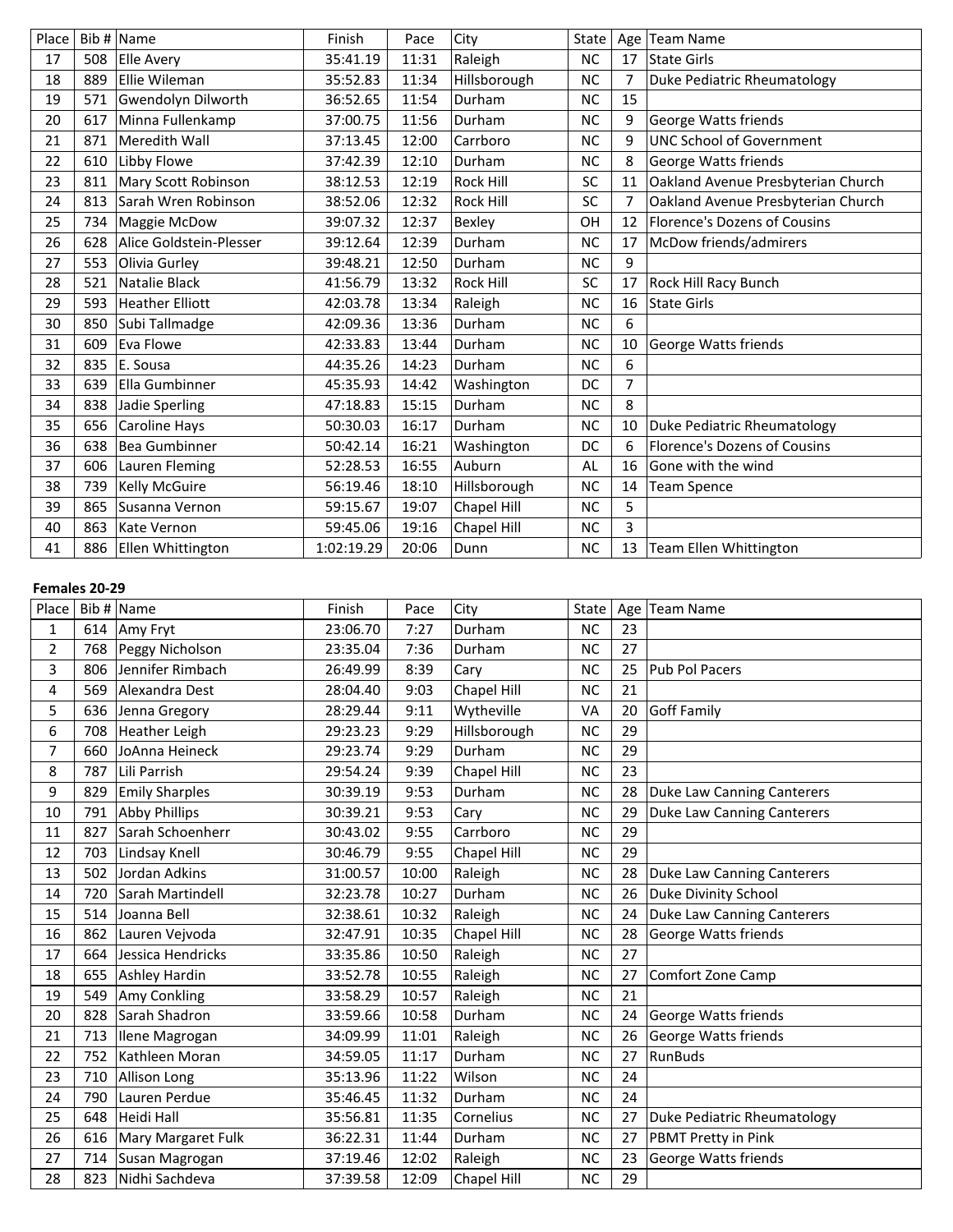| Place |     | Bib # Name        | Finish     | Pace  | City           | State     | Age | Team Name                    |
|-------|-----|-------------------|------------|-------|----------------|-----------|-----|------------------------------|
| 29    | 680 | Kary Isenhour     | 39:06.80   | 12:37 | Wilmington     | NC.       | 28  |                              |
| 30    | 538 | Susannah Cahalan  | 40:24.31   | 13:02 | Jersey City    | <b>NJ</b> | 28  |                              |
| 31    | 684 | Nellie Jenkins    | 41:18.90   | 13:19 | Columbia       | SC        | 23  |                              |
| 32    | 592 | Rebecca Egger     | 41:35.59   | 13:25 | Durham         | NC.       | 21  | Team Sasha                   |
| 33    | 697 | Ashley Kegley     | 44:20.18   | 14:18 | Wytheville     | VA        | 27  | Goff Family                  |
| 34    | 877 | Allison Weinstein | 45:38.46   | 14:43 | Chapel Hill    | NC.       | 24  | <b>UNC School Psychology</b> |
| 35    | 596 | Marisa Enrico     | 45:38.50   | 14:43 | Carrboro       | NC.       | 27  | <b>UNC School Psychology</b> |
| 36    | 789 | Meredith Pendry   | 45:54.35   | 14:48 | Winston-Salem  | <b>NC</b> | 20  |                              |
| 37    | 869 | Wendy Walker      | 46:30.02   | 15:00 | Durham         | <b>NC</b> | 27  | Team Sasha                   |
| 38    | 868 | Ben Walker        | 46:30.12   | 15:00 | Durham         | NC        | 28  | Team Sasha                   |
| 39    | 816 | Samantha Rooney   | 47:17.54   | 15:15 | Raleigh        | NC.       | 26  |                              |
| 40    | 605 | Kathryn Fleming   | 52:27.89   | 16:55 | Baltimore      | <b>MD</b> | 24  | Gone with the wind           |
| 41    |     | 624 Ally Goff     | 1:00:31.53 | 19:31 | Mechanicsville | VA        | 25  | <b>Goff Family</b>           |

# **Females 30-39**

| Place          |     | Bib $#$ Name         | Finish   | Pace  | City                 | State     |    | Age   Team Name                      |
|----------------|-----|----------------------|----------|-------|----------------------|-----------|----|--------------------------------------|
| 1              | 773 | Virginia O'Brien     | 25:23.79 | 8:11  | Durham               | <b>NC</b> | 38 | Duke Med/Psych                       |
| $\overline{2}$ | 880 | Elisa Wershba        | 27:26.24 | 8:51  | Durham               | <b>NC</b> | 35 | <b>Duke Pediatric Rheumatology</b>   |
| 3              | 634 | Beth Graham          | 28:43.02 | 9:16  | Wake Forest          | <b>NC</b> | 38 | Duke Pediatric PT & OT               |
| 4              | 839 | Laura Stanziale      | 29:11.18 | 9:25  | Raleigh              | <b>NC</b> | 35 |                                      |
| 5              | 587 | Nancy Jane Earnhardt | 30:18.79 | 9:46  | Raleigh              | NC        | 33 |                                      |
| 6              | 873 | Amanda Watson        | 30:21.21 | 9:47  | Bahama               | <b>NC</b> | 34 | <b>Watts Friends</b>                 |
| 7              | 881 | Heidi Westbrook      | 30:27.52 | 9:49  | Durham               | <b>NC</b> | 30 |                                      |
| 8              | 608 | Ketti Flickinger     | 30:29.74 | 9:50  | Durham               | <b>NC</b> | 31 | RunBuds                              |
| 9              | 620 | Randi Garrett        | 30:42.39 | 9:54  | <b>Holly Springs</b> | <b>NC</b> | 39 |                                      |
| 10             | 517 | Emily Bernhardt      | 30:43.46 | 9:55  | Durham               | NC        | 38 | George Watts friends                 |
| 11             | 511 | Kathleen Bartlett    | 31:19.08 | 10:06 | Durham               | <b>NC</b> | 38 | McDow friends/admirers               |
| 12             | 892 | Laurie Williamson    | 31:31.83 | 10:10 | Durham               | <b>NC</b> | 38 | <b>Trinity Park Tribe</b>            |
| 13             | 867 | London Wa            | 31:39.99 | 10:13 | Durham               | <b>NC</b> | 38 |                                      |
| 14             | 574 | Julie Doring         | 31:51.97 | 10:16 | Durham               | <b>NC</b> | 38 |                                      |
| 15             | 767 | Cora Nicholson       | 31:55.96 | 10:18 | Rock Hill            | SC        | 31 |                                      |
| 16             | 753 | Kendall Morgan       | 31:58.06 | 10:19 | Durham               | <b>NC</b> | 38 |                                      |
| 17             | 858 | Heather Van Mater    | 32:31.05 | 10:29 | Hillsborough         | <b>NC</b> | 38 | Duke Pediatric Rheumatology          |
| 18             | 601 | Leah Farley Monahan  | 33:01.22 | 10:39 | Durham               | <b>NC</b> | 36 |                                      |
| 19             | 671 | Melissa Hlavac       | 33:56.89 | 10:57 | Chapel Hill          | <b>NC</b> | 39 |                                      |
| 20             | 529 | Stephanie Brennan    | 34:00.06 | 10:58 | Durham               | <b>NC</b> | 38 | George Watts friends                 |
| 21             | 788 | Brooks Pearson       | 34:11.73 | 11:02 | Durham               | <b>NC</b> | 35 | <b>SELC</b>                          |
| 22             | 856 | Kate Van Dis         | 34:15.90 | 11:03 | Durham               | <b>NC</b> | 35 |                                      |
| 23             | 855 | Anna Van Dis         | 34:16.30 | 11:03 | Durham               | <b>NC</b> | 39 | <b>ATLAS Support Group</b>           |
| 24             | 623 | Susan Gisler         | 34:29.28 | 11:07 | Carrboro             | <b>NC</b> | 30 |                                      |
| 25             | 505 | <b>Kate Artin</b>    | 34:42.26 | 11:12 | Durham               | <b>NC</b> | 36 |                                      |
| 26             | 663 | Rayetta Henderson    | 34:52.46 | 11:15 | Durham               | <b>NC</b> | 35 |                                      |
| 27             | 547 | Lauren Clark         | 34:52.53 | 11:15 | <b>Winston Salem</b> | NC        | 34 |                                      |
| 28             | 535 | Meg Buckingham       | 34:54.50 | 11:15 | Knightdale           | <b>NC</b> | 33 | <b>Triangle Community Foundation</b> |
| 29             | 721 | Christina Martinson  | 34:57.73 | 11:16 | Durham               | <b>NC</b> | 33 | RunBuds                              |
| 30             | 119 | Rachel Boerner       | 35:10.40 | 11:21 | Charlotte            | <b>NC</b> | 30 |                                      |
| 31             | 501 | Laurie Abler         | 35:18.74 | 11:23 | Chapel Hill          | <b>NC</b> | 36 |                                      |
| 32             | 874 | Melissa Watt         | 35:19.30 | 11:24 | Durham               | <b>NC</b> | 37 |                                      |
| 33             | 536 | Kim Buff             | 35:27.51 | 11:26 | Durham               | <b>NC</b> | 35 |                                      |
| 34             | 641 | Maggie Gumbinner     | 37:00.31 | 11:56 | Washington           | DC        | 39 |                                      |
| 35             | 824 | Chelse Sanborn       | 37:31.36 | 12:06 | Durham               | <b>NC</b> | 32 | PBMT Pretty in Pink                  |
| 36             | 603 | <b>Alison Flaig</b>  | 38:25.32 | 12:24 | Raleigh              | $NC$      | 35 | Genworth                             |
| 37             | 819 | Malena Rousseau      | 39:04.32 | 12:36 | Chapel Hill          | NC.       | 32 |                                      |
| 38             | 688 | Rosemary Johnson     | 39:46.17 | 12:50 | Durham               | <b>NC</b> | 30 | RunBuds                              |
| 39             | 630 | Lauren Goslin        | 42:19.66 | 13:39 | Durham               | $NC$      | 38 |                                      |
| 40             | 613 | Jocelyn Friedman     | 43:16.04 | 13:57 | Durham               | NC        | 34 | <b>Easley Eagles</b>                 |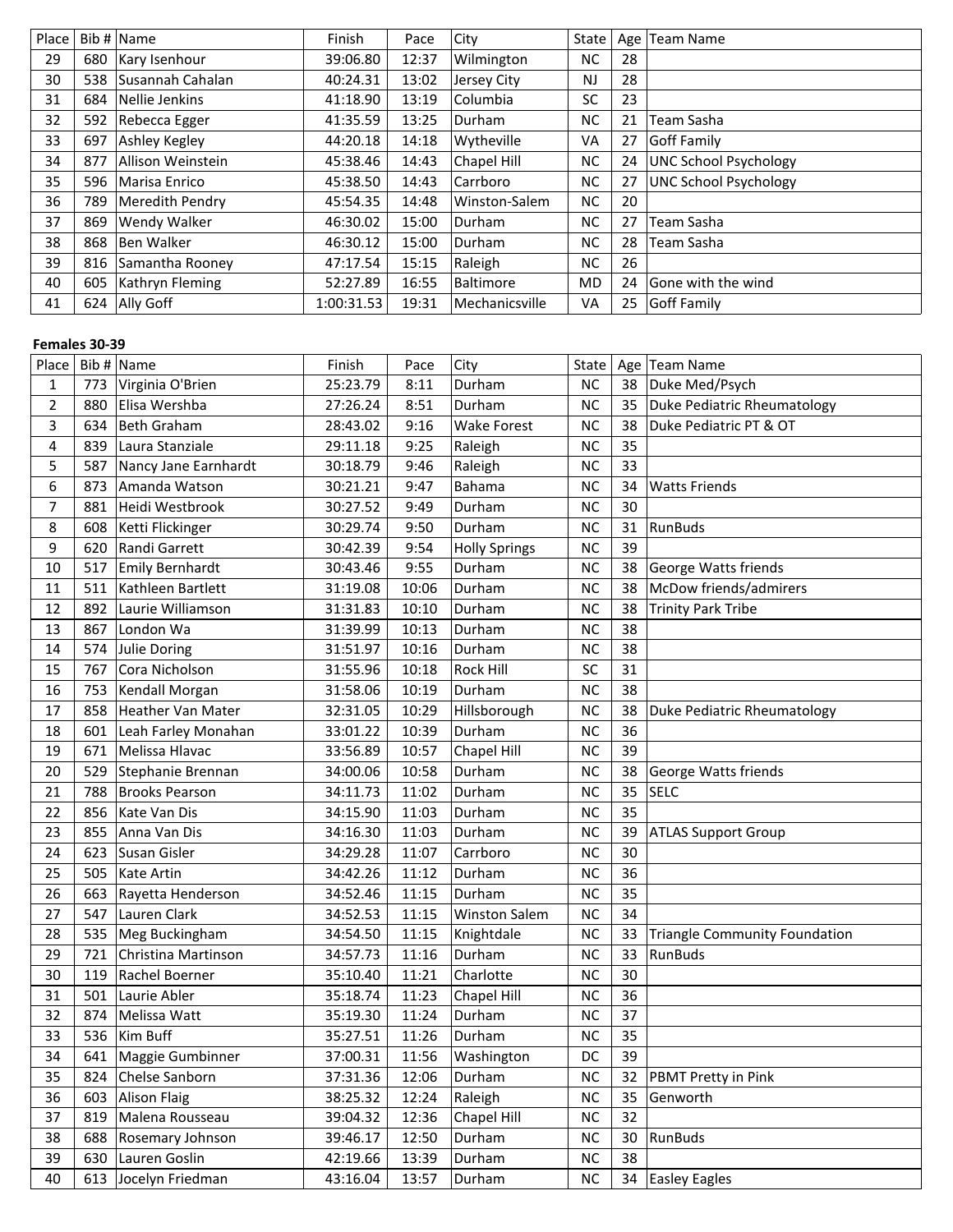| Place |     | Bib # Name             | Finish     | Pace             | City          | State     |    | Age   Team Name              |
|-------|-----|------------------------|------------|------------------|---------------|-----------|----|------------------------------|
| 41    | 771 | Abigail Norris Turner  | 45:37.51   | 14:43            | Bexley        | 0H        | 37 | Florence's Dozens of Cousins |
| 42    | 647 | Amy Hall               | 45:55.71   | 14:49            | Glen Allen    | VA        | 30 | Duke Pediatric Rheumatology  |
| 43    | 804 | Shamieka Rhinehart     | 47:20.80   | 15:16            | Durham        | <b>NC</b> | 38 | RunBuds                      |
| 44    | 751 | Dana Moore             | 47:21.44   | 15:16            | <b>Durham</b> | <b>NC</b> | 38 | RunBuds                      |
| 45    | 561 | Amy Cummings           | 49:40.64   | 16:01            | Durham        | <b>NC</b> | 38 |                              |
| 46    | 682 | Natasha Jackson        | 49:49.04   | 16:04            | Benson        | NC        | 36 | Team Ellen Whittington       |
| 47    | 709 | Laura Lewandowski      | 50:30.31   | 16:17            | Durham        | <b>NC</b> | 34 | Duke Pediatric Rheumatology  |
| 48    | 842 | Katie Stoudemire       | 54:35.03   | 17:36            | Durham        | <b>NC</b> | 31 | <b>Green River Preserve</b>  |
| 49    | 679 | Meaghan Hutson         | 55:05.92   | 17:46            | Durham        | <b>NC</b> | 33 |                              |
| 50    | 809 | Jaime Robinson         | 58:35.40   | 18:54            | Pineville     | <b>NC</b> | 36 | <b>NSOE</b> alums            |
| 51    | 658 | Jennifer Heard         | 58:36.37   | 18:54            | Raleigh       | <b>NC</b> | 39 |                              |
| 52    | 780 | Ilana Osten            | 58:40.86   | 18:55            | Chapel Hill   | <b>NC</b> | 33 | Duke Pediatric PT & OT       |
| 53    | 831 | Christie Smith         | 58:43.75   | 18:56            | Durham        | <b>NC</b> | 37 | <b>PBMT Pretty in Pink</b>   |
| 54    | 847 | <b>Caroline Sweezy</b> | 58:43.75   | 18:56            | Raleigh       | NC        | 31 | <b>PBMT Pretty in Pink</b>   |
| 55    | 897 | Danielle Wyant         | 59:01.66   | 19:02            | Durham        | <b>NC</b> | 34 | Duke Pediatric Neurology     |
| 56    | 822 | Julie Russell          | 59:27.98   | 19:11            | Chapel Hill   | <b>NC</b> | 39 |                              |
| 57    | 626 | Quinn Goff             | 1:00:29.33 | 19:31            | Charlotte     | <b>NC</b> | 31 |                              |
| 58    | 588 | Jennifer Eastman       | 1:29:52.89 | 28:59:00 Raleigh |               | <b>NC</b> | 35 |                              |

# **Females 40-49**

| Place          |     | Bib $#$ Name            | Finish   | Pace  | City             | State     |    | Age   Team Name                 |
|----------------|-----|-------------------------|----------|-------|------------------|-----------|----|---------------------------------|
| 1              | 298 | Jenni Owen              | 25:41.03 | 8:17  | Durham           | <b>NC</b> | 45 |                                 |
| $\overline{2}$ | 528 | Kimberly Bowman         | 26:08.70 | 7:47  | Charlotte        | <b>NC</b> | 42 | Davidson College                |
| 3              | 555 | Valerie Copeland        | 26:44.23 | 8:37  | Chapel Hill      | <b>NC</b> | 44 | Carrboro Fleet Feet Pub Run     |
| 4              | 760 | Mary Faith Mount-Cors   | 27:15.49 | 8:47  | Carrboro         | <b>NC</b> | 42 | McDow friends/admirers          |
| 5              | 707 | Chris Lehrich           | 27:15.98 | 8:47  | Durham           | <b>NC</b> | 42 |                                 |
| 6              | 744 | Laura Meissner          | 28:34.86 | 9:13  | Raleigh          | <b>NC</b> | 41 |                                 |
| 7              | 643 | Linda Guzynski          | 28:35.85 | 9:13  | Durham           | <b>NC</b> | 47 |                                 |
| 8              | 677 | Karin Hoyt              | 28:48.73 | 9:17  | Durham           | <b>NC</b> | 40 |                                 |
| 9              | 595 | Miles Engell            | 28:54.46 | 9:19  | Raleigh          | <b>NC</b> | 43 | Davidson College                |
| 10             | 689 | Norma Joyner            | 28:56.13 | 9:20  | Raleigh          | <b>NC</b> | 40 |                                 |
| 11             | 676 | Marya Howell            | 29:24.73 | 9:29  | Davidson         | <b>NC</b> | 43 | Davidson College                |
| 12             | 541 | Heather Chambers        | 29:27.56 | 9:30  | Durham           | NC        | 43 |                                 |
| 13             | 832 | Cindy Soloe             | 30:10.41 | 9:44  | Durham           | <b>NC</b> | 41 | George Watts friends            |
| 14             | 782 | Carrie Painter          | 30:10.42 | 9:44  | Durham           | <b>NC</b> | 41 |                                 |
| 15             | 531 | Suzanne Brown           | 30:59.04 | 9:59  | Kannapolis       | <b>NC</b> | 43 | Davidson College                |
| 16             | 635 | <b>Heather Graham</b>   | 31:31.81 | 10:10 | Durham           | <b>NC</b> | 41 | <b>Trinity Park Tribe</b>       |
| 17             | 843 | Leslie Strong           | 32:37.97 | 10:31 | Mebane           | <b>NC</b> | 44 |                                 |
| 18             | 543 | Jamie Chambliss         | 33:01.45 | 10:39 | Durham           | <b>NC</b> | 40 |                                 |
| 19             | 397 | <b>Joy Nicol</b>        | 33:05.44 | 10:40 | Durham           | <b>NC</b> | 43 |                                 |
| 20             | 668 | Sharon Hirsch           | 33:33.40 | 10:49 | Durham           | <b>NC</b> | 47 |                                 |
| 21             | 550 | Camden Cook             | 33:55.53 | 10:56 | Carrboro         | <b>NC</b> | 45 |                                 |
| 22             | 506 | Mary Maclean Asbill     | 34:26.06 | 11:06 | Raleigh          | <b>NC</b> | 45 | <b>SELC</b>                     |
| 23             | 566 | Donna Deck              | 34:58.69 | 11:17 | Durham           | <b>NC</b> | 44 | RunBuds                         |
| 24             | 669 | Caitlin Hirschman       | 35:32.65 | 11:28 | Chapel Hill      | <b>NC</b> | 41 |                                 |
| 25             | 507 | <b>Elle Avery</b>       | 35:41.31 | 11:31 | Raleigh          | <b>NC</b> | 44 | State Girls                     |
| 26             | 567 | Lesa DePeal             | 35:45.23 | 11:32 | Durham           | <b>NC</b> | 44 | RunBuds                         |
| 27             |     | 814 Sandra Rodriguez    | 36:18.32 | 11:43 | Chapel Hill      | NC        | 43 |                                 |
| 28             | 696 | Eileen Keaveney         | 36:18.82 | 11:43 | Durham           | <b>NC</b> | 46 | Friends of Eggers               |
| 29             | 537 | Caryn Byrd              | 36:56.06 | 11:55 | Durham           | <b>NC</b> | 49 |                                 |
| 30             | 870 | Aimee Wall              | 37:24.71 | 12:04 | Carrboro         | <b>NC</b> | 41 | <b>UNC School of Government</b> |
| 31             | 833 | Rachelle Sorrell        | 38:47.74 | 12:31 | Durham           | <b>NC</b> | 42 |                                 |
| 32             | 579 | <b>Nesly Duquene</b>    | 39:47.33 | 12:50 | Durham           | <b>NC</b> | 45 | RunBuds                         |
| 33             | 642 | Susan Gurley            | 39:48.56 | 12:50 | Durham           | <b>NC</b> | 44 | George Watts friends            |
| 34             | 866 | Tatjana Vujic           | 41:34.23 | 13:25 | Durham           | <b>NC</b> | 41 |                                 |
| 35             | 810 | Mary Katherine Robinson | 41:57.06 | 13:32 | <b>Rock Hill</b> | SC        |    | 41   Davidson College           |
|                |     |                         |          |       |                  |           |    |                                 |